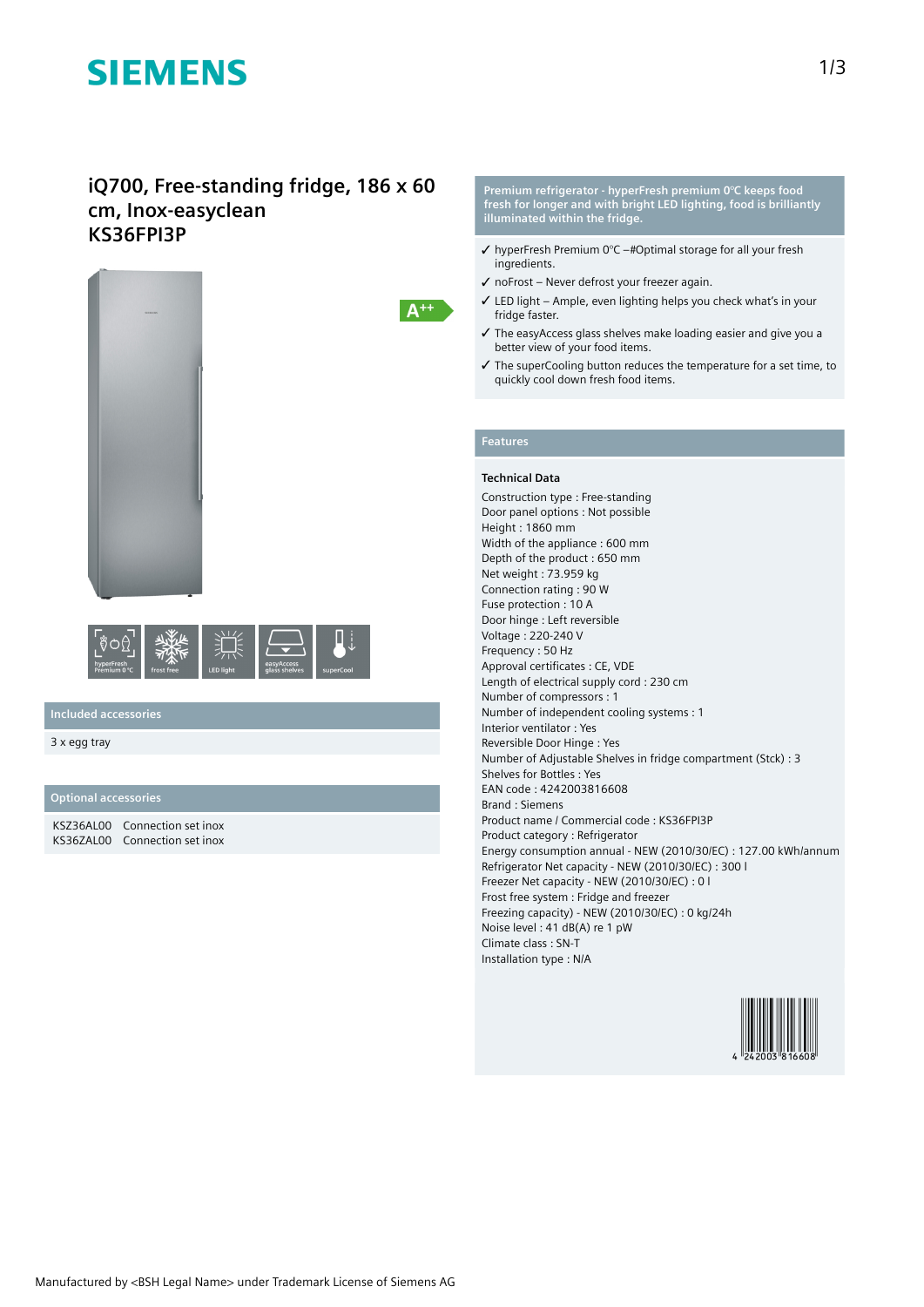## **SIEMENS**

### iQ700, Free-standing fridge, 186 x 60 cm, Inox-easyclean **K S 3 6 F P I 3 P**

#### **Features**

#### Performance and Consumption

- Energy consumption: 127 kWh kWh/yr.
- Total net capacity: 300 l litres
- Noise level dB(A) re 1 pW: 41

#### Design features

- Stainless steel anti-fingerprint doors and chrome inox metallic side panels
- stainless steel vertical door handle
- Left hinged, door reversible
- Electronic LED display
- Interior design with metal applications

#### Food freshness system

• Interior ventilator

#### **Key features - Fridge section**

- 1 hyperFresh premium  $0^{\circ}$ C box with adjustable humidity keeps fruit and vegetables fresher for longer.
- 2 hyperFresh premium  $0^{\circ}$ C boxes keep fish and meat fresher for longer.
- 
- ●<br>● Bright interior LED fridge light
- 
- ●<br>● flexShelf easy to pull down if required, space saving if not in use
- Super Cooling: automatic deactivation
- 5 removable safety glass shelves of which 3 are easy pull out
- 1 large door shelf, 2 small door shelf
- 1 dairy compartment in door
- Acoustic open door warning system
- Automatic defrost in fridge section

#### Included accessories

• 3 x egg tray

#### Dimension and installation

- Height adjustable front feet
- Climate class SN-T (suitable for ambient temperatures between 10 to 43°C)
- 220 240 V
- Dimensions: 186 cm H x 60 cm W x 65 cm D
- Based on the results of the standard 24-hour test. Actual consumption depends on usage/position of the applianc e .
- To achieve the declared energy consumption, the attached distanceholders have to be used. As a result, the appliance depth increases by about 3.5 cm. The appliance used without the distance holder is fully functional, but has a slightly higher energy consumption.